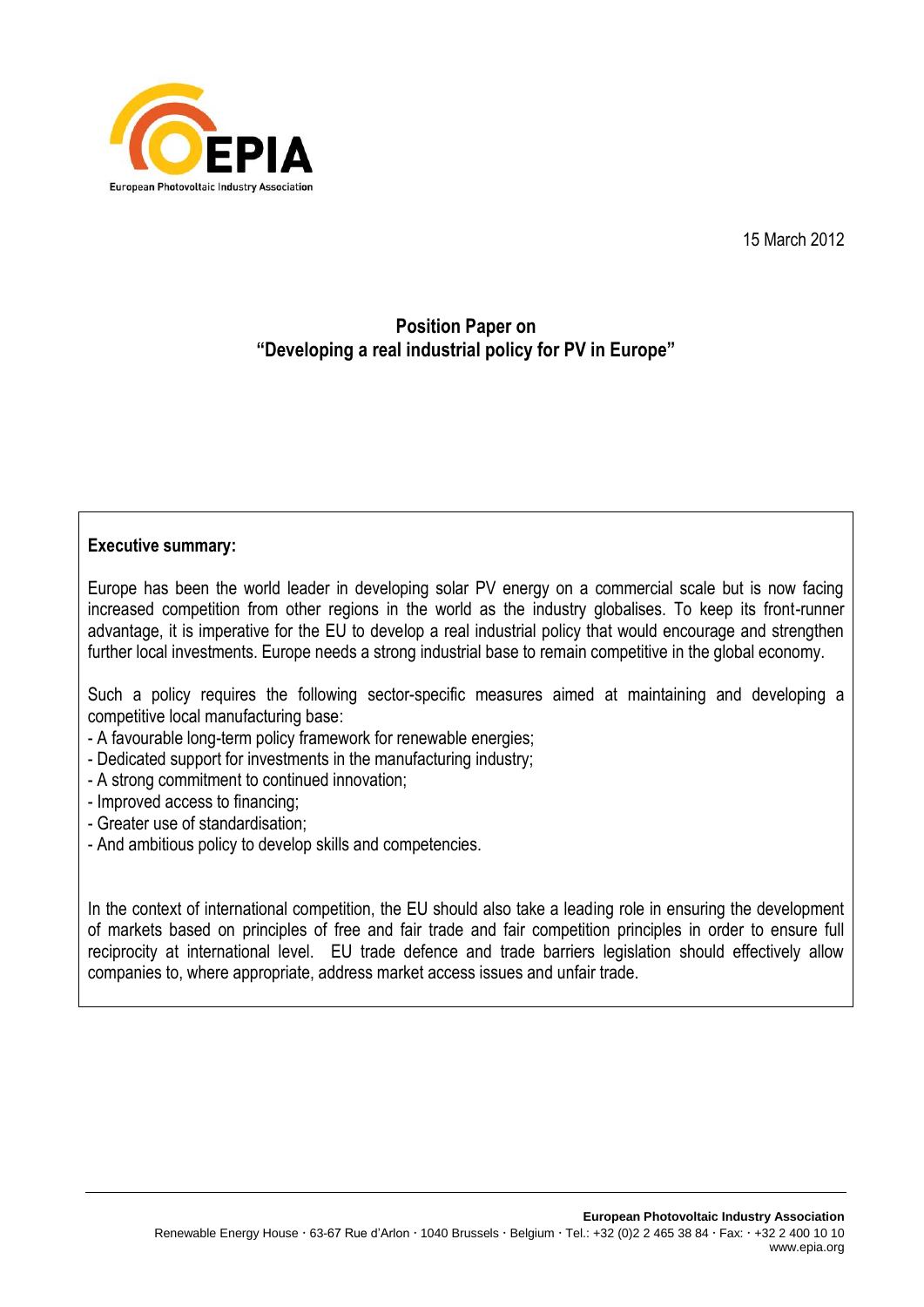# **Introduction**

1

Europe has been the world leader in developing solar PV energy during the last decade. From 2001 until now, European countries successfully took the lead role in developing the worldwide PV industry by encouraging investments through smart deployment of cost effective feed-in tariffs. The development of a sustainable PV industry has in turn led to an impressive decrease of PV electricity generation cost (by more than 50% over the past 5 years). Solar power is now well on the way to being a fully competitive alternative to conventional energy, both for final consumers and for large power generation players, thus participating to the transition towards a sustainable energy future.

In addition, the European PV industry represents a key and promising sector for the European economy, providing in 2011 over 265,000 direct and indirect jobs.

The solar industry has entered a new phase of its development which is characterised by increased competition mainly due to global production capacity and a steep reduction of average selling prices of all key components.

In order to maintain its innovation leadership and competitive edge, the EU needs a strong industrial policy to encourage continued investment in the European PV industry while ensuring at the same time the development of free and fair global markets.

## **A strong industrial policy for Europe**

In the context of the EU's growth strategy for the coming decade<sup>1</sup> (Europe 2020), the European Commission has identified a series of flagship initiatives in order to coordinate efforts at EU and national level. One of them focuses on industrial policy<sup>2</sup> and is aimed at boosting "growth and jobs by maintaining and supporting a strong, diversified and competitive industrial base in Europe offering well-paid jobs while becoming less carbon intensive".

In parallel, the High-Level expert group on Key Enabling Technologies (which includes photonics such as photovoltaics) presented its final report in June 2011, identifying three pillars (technological research, product demonstration and mass production) to bridge the gap between basic research and markets.

These initiatives provide a good basis for further action. EPIA, the European association representing the photovoltaic industry, believes that a more tailor-made and sector-specific approach is needed in order to develop a forward-looking industrial policy for PV in Europe, which should build on the following elements:

#### *1. A favourable long-term policy framework for renewable energies*

The Renewable Energy Directive represents a major element for the development of renewable energies in Europe. Its implementation will help PV contribute to the energy transformation, through streamlined administrative procedures, efficient grid connection processes and priority access and dispatch.

Further development is, however, needed to provide visibility to investors after 2020, by setting a 2030 EU binding target for renewable energy. Ensuring a liberalised electricity market with new retail market design by 2014 will also be crucial, as well as creating a real level playing field between energy generating technologies, notably through a phasing out of subsidies for fossil fuels, a fully functioning EU ETS, with clear targets for beyond 2020 and taking into account the growing increase of carbon-free renewable energies, and revised market design rules that better reflect the specificities of variable energy sources. Enabling further investments

<sup>1</sup> Europe 2020: a strategy for smart, sustainable and inclusive growth, COM(2011)2020 final.

<sup>&</sup>lt;sup>2</sup> An Integrated Industrial Policy for the Globalisation Era. Putting Competitiveness and Sustainability at Centre Stage, COM (2010) 614 final.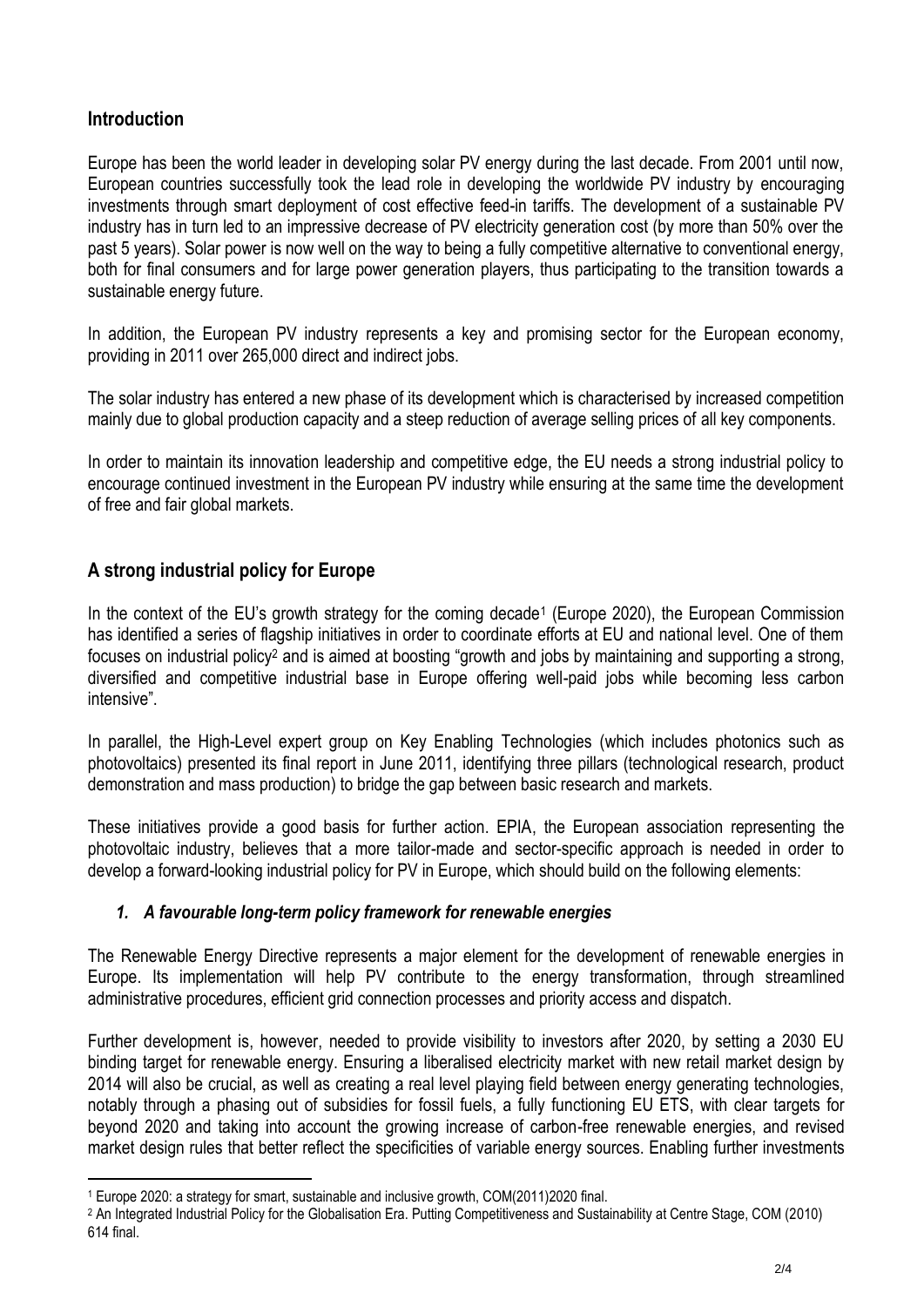in the necessary grid infrastructure, especially at distribution level down to the low voltage grid, will also facilitate grid integration. Within the low voltage grid area the necessary future "smart grid" will develop, integrating decentralized power generation, like PV, and encouraging households, offices and local industry to increase self consumption by adding storage batteries and communication tools.

### *2. Dedicated support for investments in the manufacturing industry*

Europe's industrial policy should promote, in full respect of State Aid and WTO rules, incentives at the national, regional, and EU level to attract and maintain investments in all capital sensitive areas, especially in the manufacturing part of the value chain. Benchmarks with other global national economies should provide a guideline for potential support mechanisms. However, these kind of incentives should be used to develop competitive processes for the global challenges ahead.

## *3. A strong commitment to continued innovation*

EPIA strongly supports an increased budget for R&D and innovation in solar PV energy in the EU. The priority should be the financing of the Solar Europe Industrial Initiative in the context of the next multi-annual financial framework (and notably through the Horizon 2020 instrument) in order to attract companies to maintain and create new high-volume production in Europe.

## *4. Improved access to financing*

The cost of capital for CAPEX-intensive technologies such as solar PV is a key factor in its competitiveness. Facilitating access to innovative financing tools for small and medium-size investors is therefore crucial and should be pursued through funding mechanisms that, with the help of the EIB, guarantee investments. Combining different instruments leveraging private capital like the EU Project Bonds should be envisaged.

### *5. Greater use of standardisation*

The PV industry today still has to cope with an excessive variability of technical requirements, e.g. for inverter manufacturers. The standardisation process currently undertaken within CENELEC should therefore be encouraged in order to reduce product variants. Further work should be conducted in order to complement IEC standards (61215 and 61646) with more qualitative-based standards.

### *6. An ambitious policy to develop skills and competencies*

Integrating renewable energy into education and providing skills programs and training will help encourage the adoption of more sustainable jobs across the EU. In addition to qualification of workers in the manufacturing industry, European-funded projects like PV TRIN or Qualicert have already delivered some key recommendations that should be used to promote a specialised workforce in the downstream part of the value chain.

# **Free and fair global markets: ensuring the principle of reciprocity**

As the solar PV industry grows it must expand out of traditional markets and into Asia, the Middle East, Africa, and Latin America. The EU's industrial policy should therefore encourage the development of new markets for PV globally. By working with other governments, the EU can promote the development of policies that provide a predictable, transparent market environment and government support for the growth of PV. An ambitious European industrial policy can only be effective if the EU continues its efforts to ensure free, fair, and open global markets.